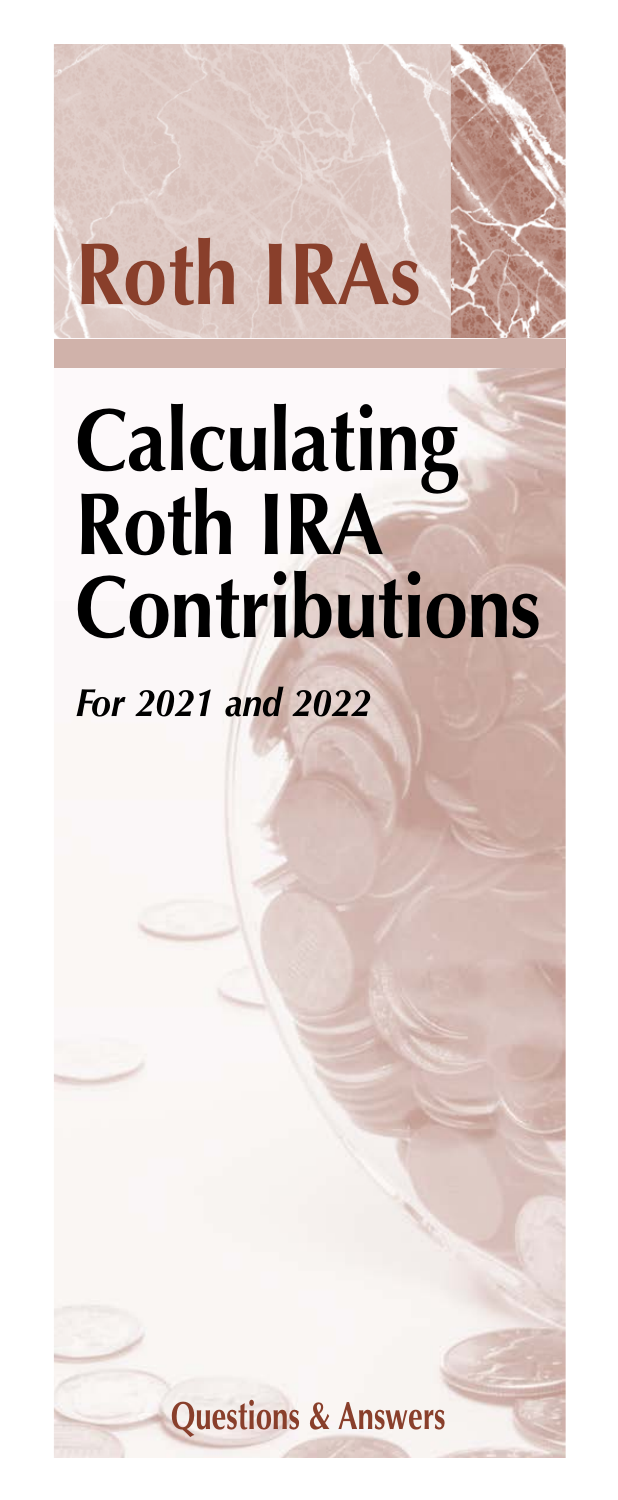## **Am I eligible to contribute to a Roth IRA?**

You are eligible if you satisfy the following two requirements: (1) you have earned income or compensation; and (2) you meet certain income limitations. Be aware that you are eligible to make contributions to a Roth IRA even though you are age 72 or older, or you participate in a 401(k) plan or other employer sponsored pension plan. For a given year, you may be ineligible to contribute to a Roth IRA, but still be eligible to contribute to a traditional IRA.

#### **May I contribute to a Roth IRA after age 72?**

Yes, no age limit is imposed for Roth IRA contributions. You must have earned income for the year for which the contribution is made and your income cannot be too high.

#### **How much am I eligible to contribute to my Roth IRA for the 2021 and 2022 tax years if I will NOT be at least age 50 as of December 31?**

For 2021 and 2022 you are eligible to contribute the lesser of 100% of your compensation, or  $$6,000$  as reduced by (1) application of the special income and filing status limitation rule and (2) any amount you contributed to your traditional IRA for the same tax year.

#### **How much am I eligible to contribute to my Roth IRA for the 2021 and 2022 tax years if I will be at least age 50 as of December 31?**

For 2021 and 2022 you are eligible to contribute the lesser of 100% of your compensation, or  $$7,000$ , as reduced by (1) application of the special income and filing status limitation rule and (2) any amount you contributed to your traditional IRA for the same tax year.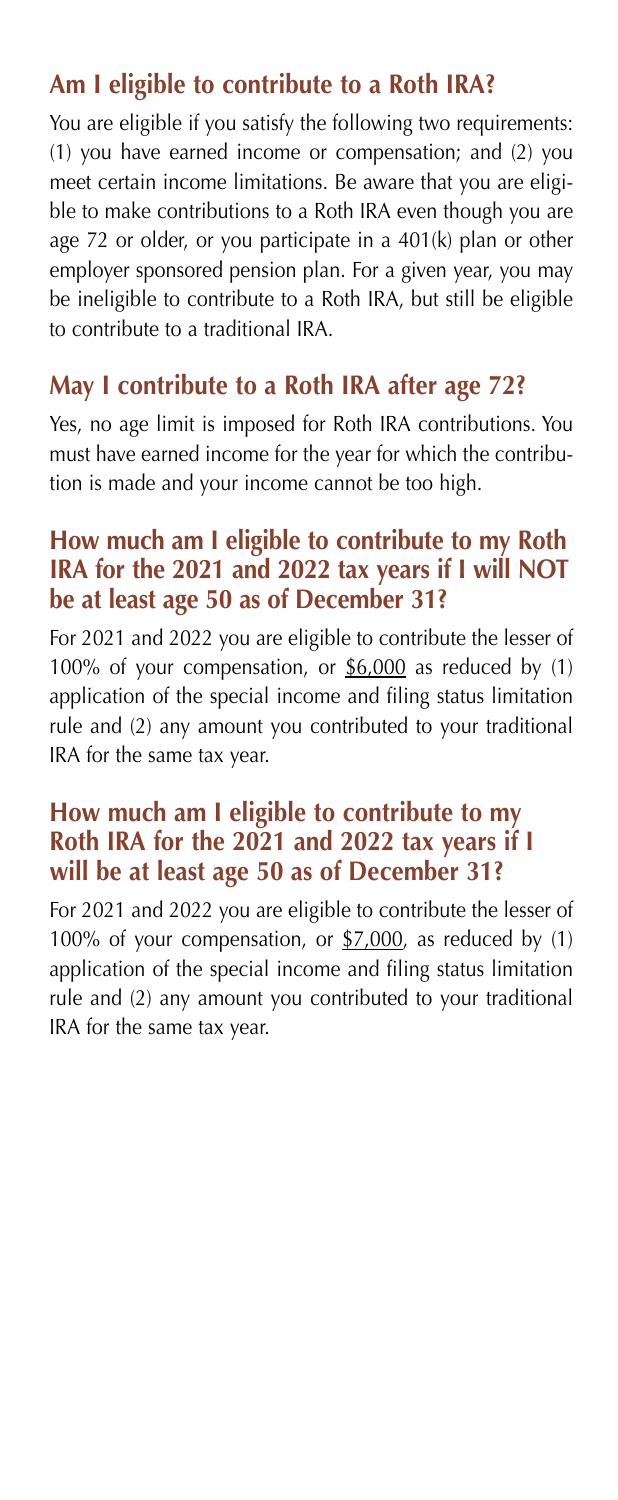#### **How is my allowable contribution to a Roth IRA calculated?**

There is a special formula which must be used, as described in the "Roth IRA Contribution Chart." The formula is as follows:

| AGI-Threshold Level              | $=$ Ineligible |
|----------------------------------|----------------|
| Phaseout Level - Threshold Level | Contribution % |

| 2021 Limits<br><b>Tax-Filing Status</b> | <b>Threshold</b><br>Level | <b>Phaseout</b><br>Level |
|-----------------------------------------|---------------------------|--------------------------|
| Single                                  | \$125,000                 | \$140,000                |
| Married/Joint Return                    | \$198,000                 | \$208,000                |
| Married/Separate Return                 | \$0                       | \$10,000                 |
|                                         |                           |                          |
| 2022 Limits<br><b>Tax-Filing Status</b> | <b>Threshold</b><br>Level | <b>Phaseout</b><br>Level |
| Single                                  | \$129,000                 | \$144,000                |
| Married/Joint Return                    | \$204,000                 | \$214,000                |

 The result is the percentage which cannot be contributed to the Roth IRA. You must then apply this percentage to the maximum contribution amount and then subtract this amount from the allowed contribution amount to get the amount which you can contribute.

**Example** — Bob and Lynn Brown have adjusted gross income of \$208,000 in 2022, and file a joint tax return. Both are 47 years old. They wish to make contributions to Roth IRAs. How much can each contribute to a Roth IRA? Using the formula for a married taxpayer, filing jointly:

 Step 1 \$208,000 - \$204,000/\$10,000 Step 2  $$4,000 \div $10,000 = .4$  Step 3 6,000 X .4 = \$2,400 *Ineligible Amount* (**Note: \$6,000 is used, not \$10,000)** Step 4 \$6,000 - \$2,400 = \$3,600 *Eligible Amount*

 This formula must be calculated separately for each spouse, but is based on their combined income. Bob and Lynn could each contribute up to \$3,600 to a Roth IRA in 2022, for a total contribution amount of \$7,200.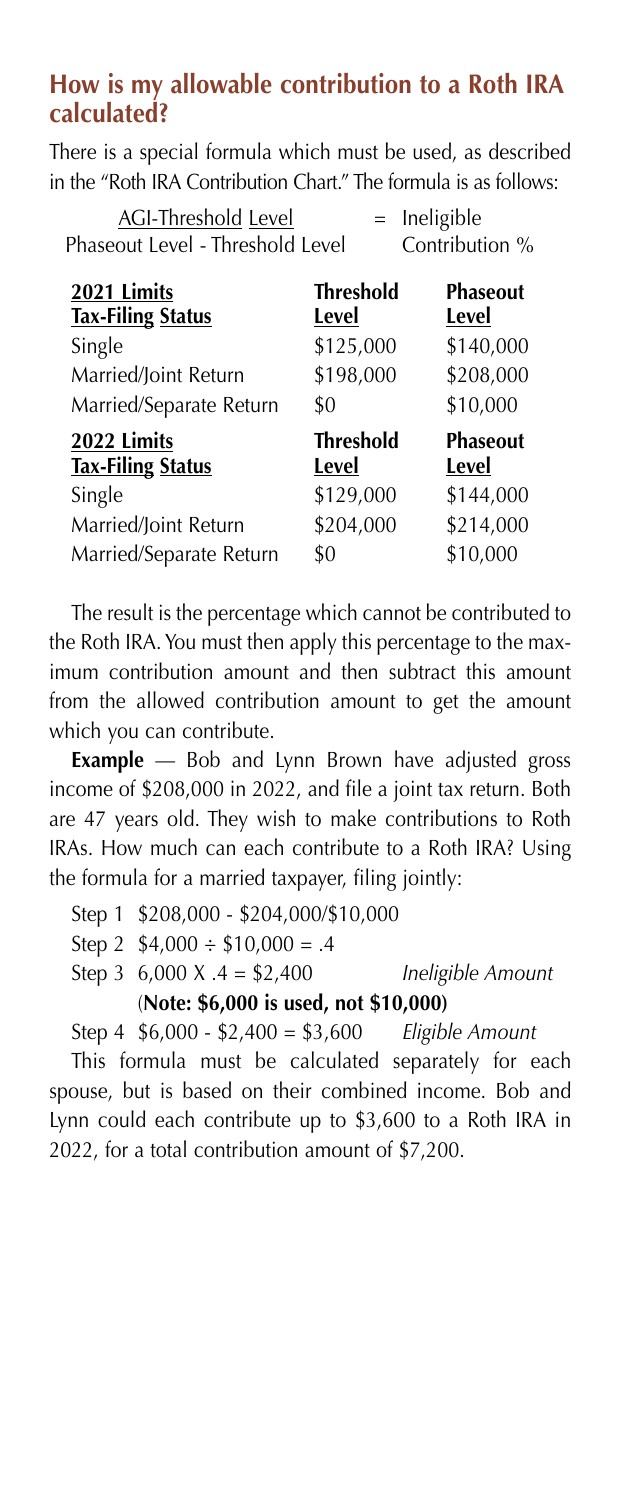#### **When might I or my spouse be eligible to use the spousal IRA contribution rules?**

If your compensation is less than the \$6,000 or \$7,000 limit, as applicable, then you are permitted to use your spouse's compensation when making your Roth IRA contribution. This generally means both of you will be able to contribute \$6,000 or \$7,000 as applicable. For example, you have compensation of \$1,400 and your spouse has compensation of \$42,000. You are both age 54. You are eligible to contribute \$7,000 to your Roth IRA. Your spouse is also eligible to contribute \$7,000. The following rules must be satisfied:

- You and your spouse must each have your own IRA.
- You must be married as of the end of the tax year (i.e. December 31).
- You must file a joint income tax return.
- You must have compensation includible in gross income which is less than that of your spouse.

 The combined contribution by both spouses must equal or be less than their combined eligible compensation.

## **Roth IRA Contribution Chart for 2021**

Amount of AGI and Filing Status

#### **Single, Head of Household or Qualifying Widow(er)**  $B$  Entitled to full contribution amount

| DUIUW JILJ,UUU    | LHUUCU W TUH COHUNDUUDH AHIOUHC                                   |
|-------------------|-------------------------------------------------------------------|
|                   | \$125,000-\$139,999.99 Entitled to prorated contribution amount - |
|                   | use special formula*                                              |
| \$140,000 or more | No contribution permissible                                       |

\*Explanation of special formula. Multiply the permissible contribution by the following ratio: amount of adjusted gross income in excess of \$125,000/\$15,000. This will give you a ratio that determines the amount you cannot contribute. Round to the lowest \$10.00.

#### **Married Filing Jointly**

| Below \$198,000      | Entitled to full contribution amount.      |
|----------------------|--------------------------------------------|
| \$198,000-205,999.99 | Entitled to prorated contribution amount - |
|                      | use special formula*                       |
| \$208,000 or more    | No contribution permissible.               |

\*Explanation of special formula. Multiply the permissible contribution by the following ratio: amount of adjusted gross income in excess of \$198,000/\$10,000. This will give you a ratio that determines the amount you cannot contribute. Round to the lowest \$10.00.

#### **Married Filing Separate Returns**

| \$0-\$9,999.99   | Entitled to prorated contribution amount - |
|------------------|--------------------------------------------|
|                  | use special formula*                       |
| \$10,000 or more | No contribution permissible                |

\*Explanation of special formula. Multiply the permissible contribution by the following ratio: amount of adjusted gross income in excess of \$0/\$10,000. This will give you a ratio that determines the amount you cannot contribute. Round to the lowest \$10.00.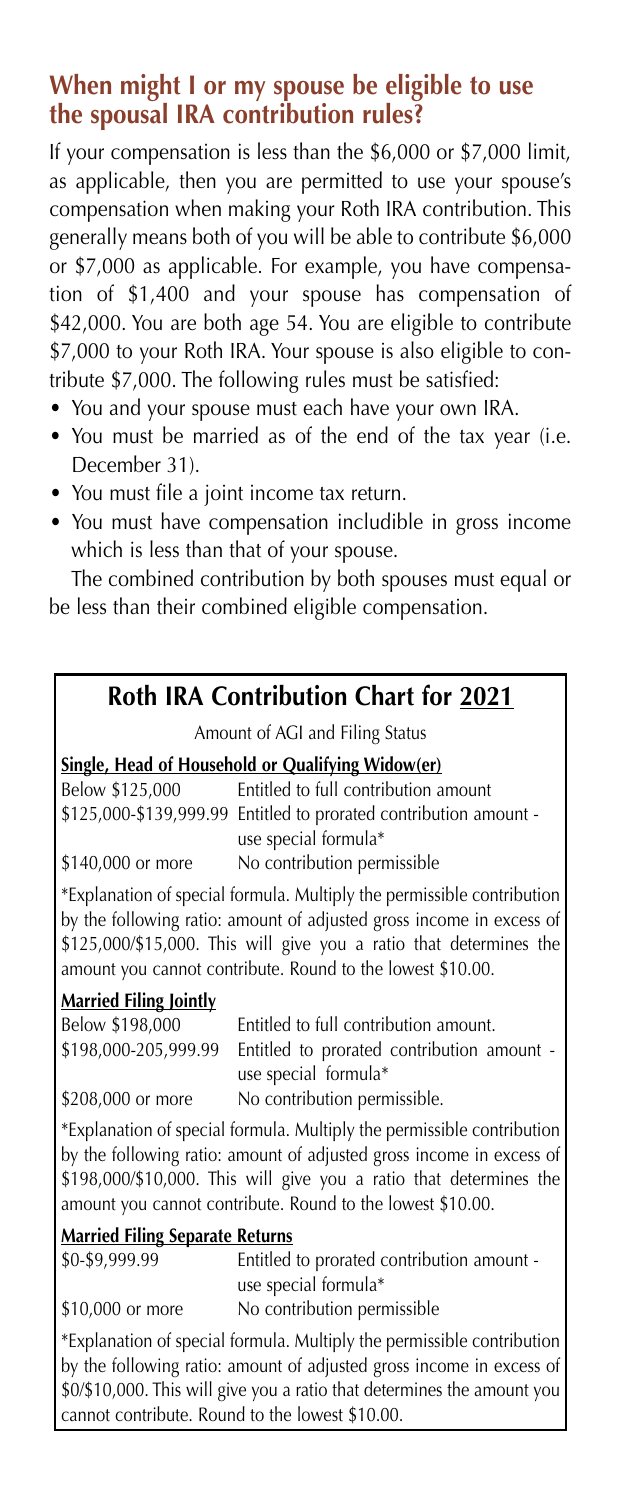# **Roth IRA Contribution Chart for 2022**

Amount of AGI and Filing Status

#### **Single, Head of Household or Qualifying Widow(er)**

| Below \$129,000   | Entitled to full contribution amount                              |
|-------------------|-------------------------------------------------------------------|
|                   | \$129,000-\$143,999.99 Entitled to prorated contribution amount - |
|                   | use special formula*                                              |
| \$144,000 or more | No contribution permissible                                       |

\*Explanation of special formula. Multiply the permissible contribution by the following ratio: amount of adjusted gross income in excess of

\$129,000/\$15,000. This will give you a ratio that determines the amount you cannot contribute. Round to the lowest \$10.00.

#### **Married Filing Jointly**

| Below \$204,000      | Entitled to full contribution amount.      |
|----------------------|--------------------------------------------|
| \$204.000-213.999.99 | Entitled to prorated contribution amount - |
|                      | use special formula*                       |
| \$214,000 or more    | No contribution permissible.               |

\*Explanation of special formula. Multiply the permissible contribution by the following ratio: amount of adjusted gross income in excess of \$204,000/\$10,000. This will give you a ratio that determines the amount you cannot contribute. Round to the lowest \$10.00.

#### **Married Filing Separate Returns**

| \$0-\$9,999.99   | Entitled to prorated contribution amount - |
|------------------|--------------------------------------------|
|                  | use special formula*                       |
| \$10,000 or more | No contribution permissible                |

\*Explanation of special formula. Multiply the permissible contribution by the following ratio: amount of adjusted gross income in excess of \$0/\$10,000. This will give you a ratio that determines the amount you cannot contribute. Round to the lowest \$10.00.

#### **To what extent may I be entitled to a tax credit for my Roth IRA contributions?**

You may be eligible for a tax credit for contributions you make to your traditional and/or Roth IRA. A formula is used to calculate your credit. Your credit may vary from \$1 to \$1,000, depending on the amount you contribute to your Roth IRA, your filing status and your modified adjusted gross income. Because of the complexity of this credit, you will want to review IRS Publication 590-A for a complete explanation.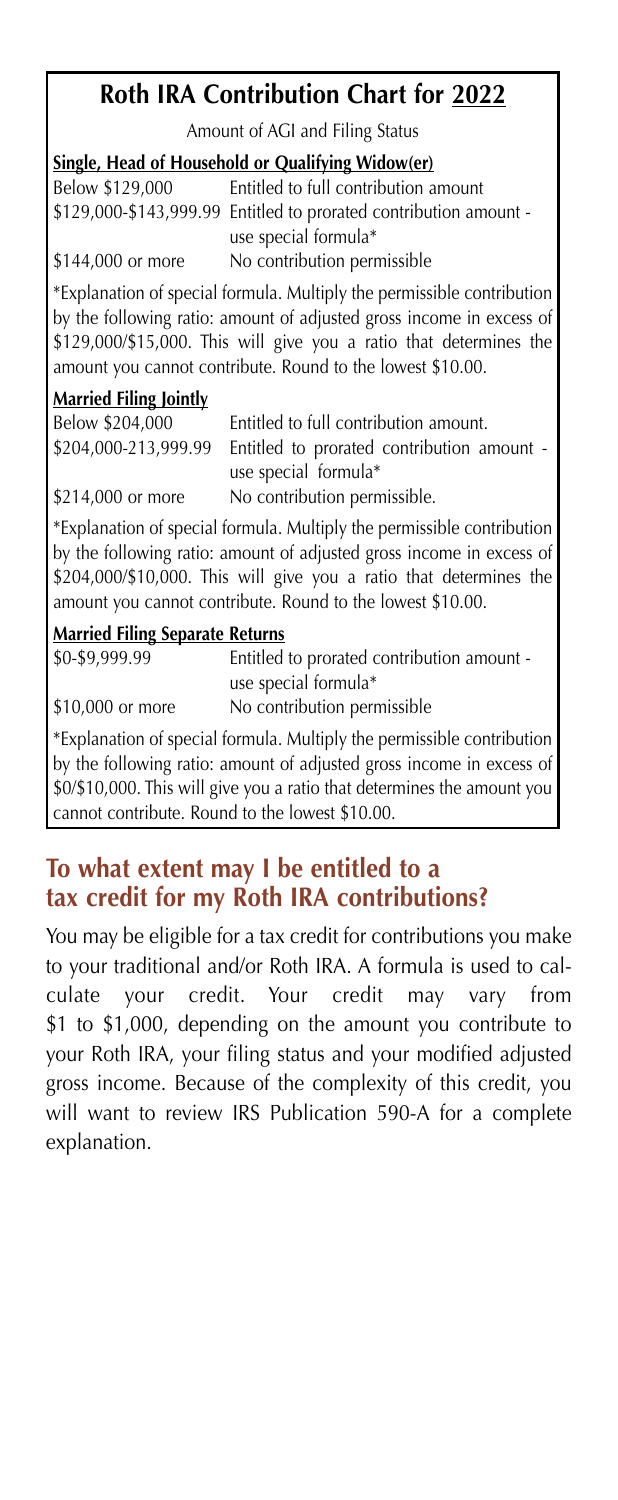# **Examples of determining Roth IRA Contributions**

#### **Example #1.**

**Laura Rixman is a single taxpayer with wages of \$30,000, and a modified adjusted gross income of \$44,000. Laura is age 45. She has not made a contribution to her traditional IRA.**

#### *What is the maximum amount she may contribute to a Roth IRA for 2021?*

She is eligible to contribute \$6,000, since her modified adjusted gross income is less than \$125,000, she is younger than age 50, and she has not made a contribution to a traditional IRA.

#### **Example #2.**

**Martha Thomas is a single taxpayer with wages of \$90,000, and a modified adjusted gross income of \$148,000. Martha is age 48. She has not made a contribution to her traditional IRA.**

#### *What is the maximum amount she may contribute to a Roth IRA for 2021?*

Zero. She is not eligible to contribute any portion of the \$6,000, since her modified adjusted gross income is greater than \$140,000.

#### **Example #3.**

**Betsy Harms is a single taxpayer with wages of \$95,000, and a modified adjusted gross income of \$131,000. Betsy is age 72. She has not made a contribution to her traditional IRA.**

#### *What is the maximum amount she may contribute to a Roth IRA for 2021?*

Using the five steps described above, Betsy figures her reduced Roth IRA contribution to be \$3,900 as follows:

- 1. Her Modified AGI = \$131,000
- 2. Subtract the amount for her filing status (i.e. \$125,000) from her \$131,000 MAGI = \$6,000
- 3. Determine the ratio of what is not eligible to be contributed by dividing the  $$6,000$  by  $$15,000 = .400$
- 4. Multiply the .400 x \$7,000 = \$2,800.00. Round this down to the nearest \$10, or \$2,800.
- 5. Permissible Roth IRA contribution = \$4,200 (\$7,000- \$2,800).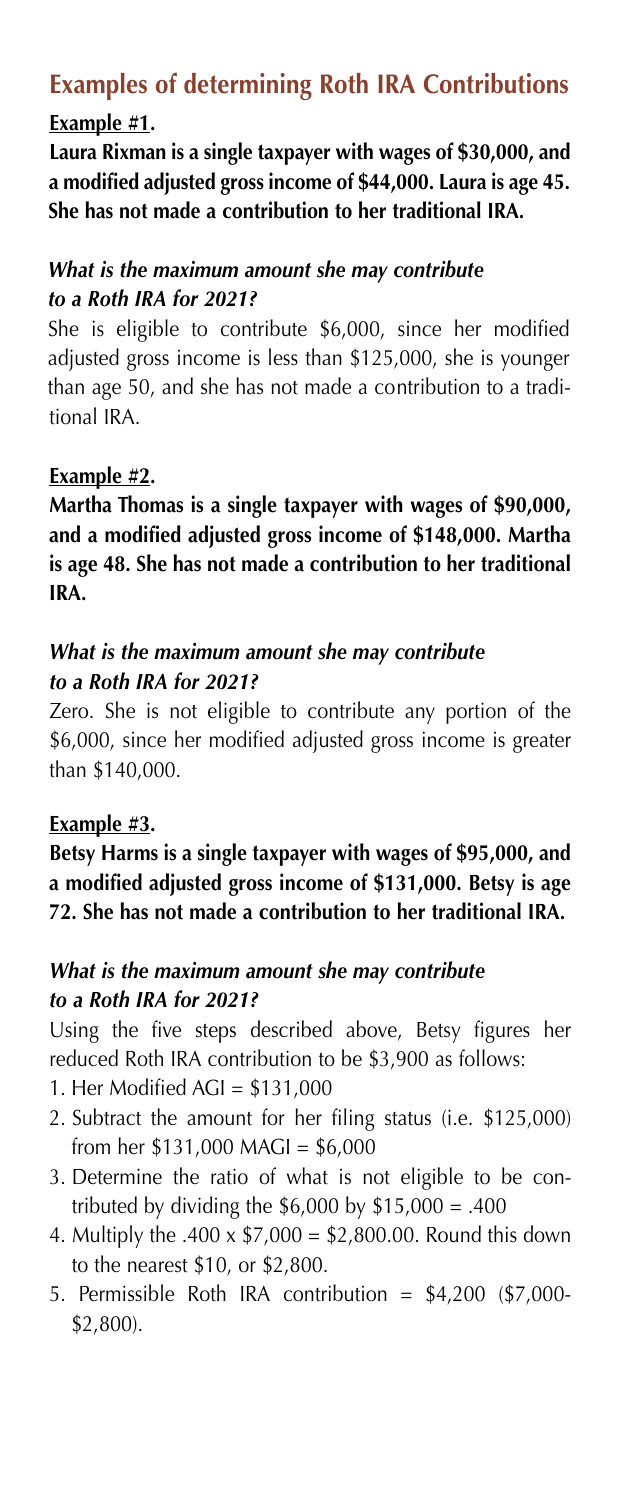#### **Example #4.**

**Keith and Shelli Johnson will file a joint return. They have modified adjusted gross income of \$88,000. Each has wages of more than \$7,000. Keith is age 48 and Shelli is age 51 in 2021. Neither has made a contribution to their traditional IRA.**

#### *What is the maximum amount which Keith and Shelli may contribute to a Roth IRA for 2021?*

Keith will be able to contribute \$6,000, since he is younger than age 50 in 2021. Shelli will be able to contribute \$7,000, since she is age 50 or older in 2021. Their combined modified adjusted gross income is less than the \$198,000, and neither has made a contribution to a traditional IRA.

#### **Example #5.**

**The same facts as example #4, except they have a combined modified adjusted gross income of \$210,000.**

#### *What is the maximum amount which either Keith or Shelli may contribute to a Roth IRA for 2021?*

Zero. Each is ineligible to contribute any portion of the \$6,000 or \$7,000, since their combined modified adjusted gross income is greater than the \$208,000.

#### **Example #6.**

#### **The same facts as example #4, except they have a combined modified adjusted gross income of \$201,000.**

#### *What is the maximum amount which either Keith or Shelli may contribute to a Roth IRA for 2021?*

Using the five steps described above, Keith and Shelli figure their respective reduced Roth IRA contributions to be \$4,200 and \$4,900 per person as follows:

- 1. Their Modified AGI = \$201,000
- 2. Subtract the amount for their filing status (i.e. \$198,000) from their \$198,000 MAGI = \$3,000
- 3. Determine the ratio of what is not eligible to be contributed by dividing the \$3,000 by \$10,000 = .3000
- 4. Multiply the contribution limit by .3000 Keith:  $$6,000 \times .30 = $1,800$  Ineligible Amount Shelli: \$7,000 x .30 = \$2,100 Ineligible Amount